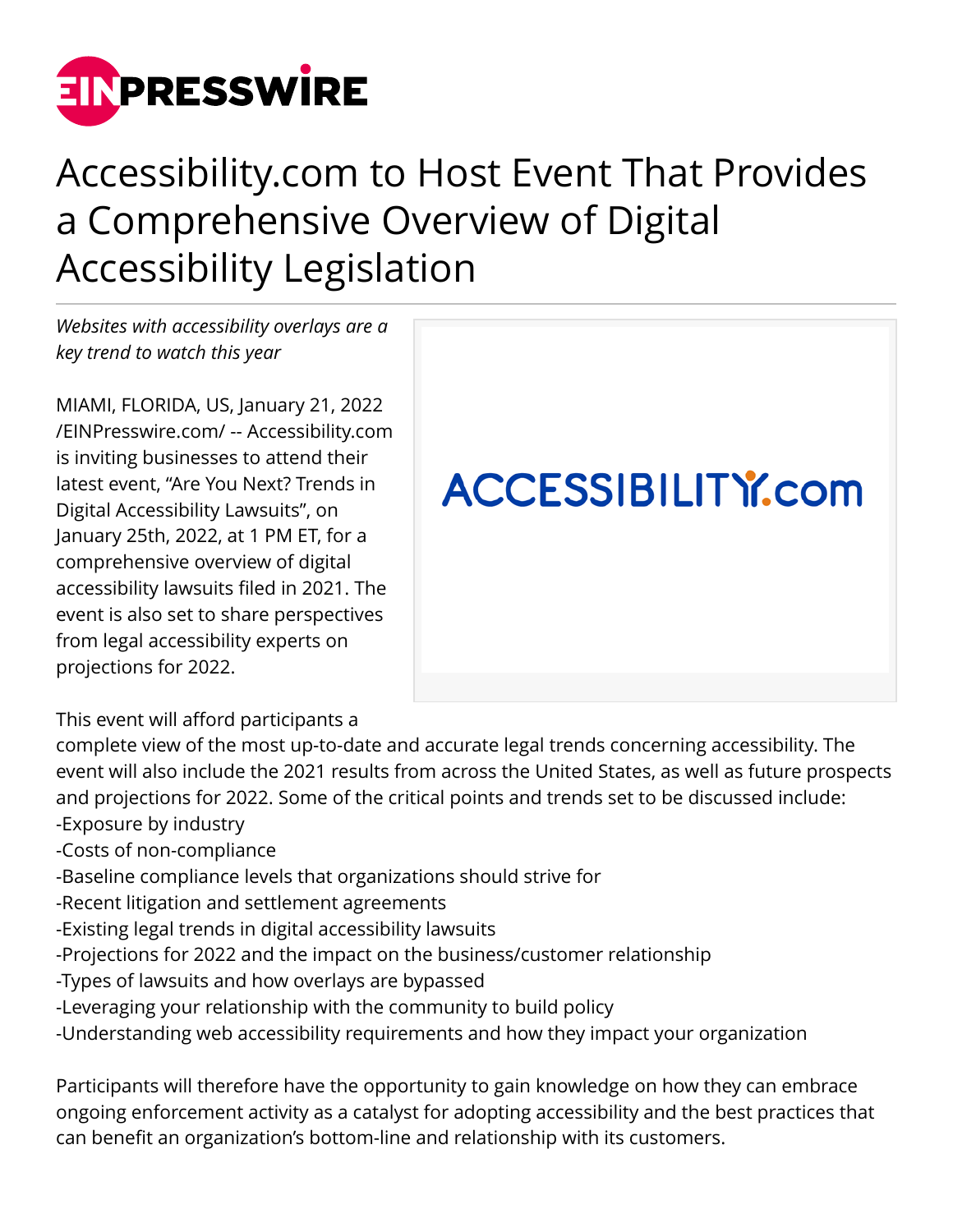The annual Accessibility.com Website [Accessibility Lawsuit analysis](https://www.accessibility.com/complete-report-2021-website-accessibility-lawsuits) has shown that New York and California retailers were targeted with the most significant number of lawsuits claiming that their websites are not accessible to consumers with disabilities. The 2,352 lawsuits filed in 2021 and the 711 cases in the fourth quarter are new records in digital accessibility lawsuit filings. Cases were up 14.3% from the previous year— remarkably, more than 56% of all cases were filed by six firms in New York and California. Accessibility.com's legal research team has also identified multiple plaintiffs with triple-digit complaints for the first time in a calendar year.

Accessibility.com publisher John Griffin says, "The numbers are staggering, particularly in the Consumer Goods, Services & Retail industry group, which accounted for 41% of the year's total; however, they are not unexpected. Surprising? No. Alarming? Should be. Companies that serve the American public are expected to know and understand what federal law and common sense require of them." Griffin continued "any company that still is not opening its online doors to everyone should not be surprised when plaintiffs and their attorneys try to force the doors open with litigation."

The event will feature guest speakers:

- -Reeve Segal on "Legal Trends in Digital Web"
- -Richard Hunt on "Understanding ADA Website Accessibility Litigation: The Access Defense" -Beth Meyer on "Leveraging Your Customer Base to Create Policy"
- -Ken Nakata on "Understanding Compliance Baselines and Implementing Accessibility Initiatives"

Attendees will also have a chance to address the panel of speakers during a Q&A session. This will allow for an interactive experience between speakers and attendees. Those who are interested in attending the event are required to complete the online registration form to secure their spot at this function.

You can click on the [link here](https://www.accessibility.com/event/2022/trends-in-digital-accessibility-lawsuits/attendee-register) to register or alternatively go to: [https://www.accessibility.com/event/2022/trends-in-digital-accessibility-lawsuits/attendee](https://www.accessibility.com/event/2022/trends-in-digital-accessibility-lawsuits/attendee-register)[register](https://www.accessibility.com/event/2022/trends-in-digital-accessibility-lawsuits/attendee-register)

## About Accessibility.com

Accessibility.com is composed of a strong core of professionals who have nearly a century of combined experience in the accessibility space and have recognized the need for tangible and practical guidance to drive inclusion and compliance. Accessibility.com provides objective, unbiased, and trustworthy resources to promote awareness of the need for accessible and inclusive environments— both physically and digitally. Accessibility.com acts as a catalyst for change through resources, events, and online learning courses; empowering businesses to adopt accessible strategies and become leaders in achieving inclusivity— leading to better products, higher-skilled employees, and greater profits.

Lori Litz